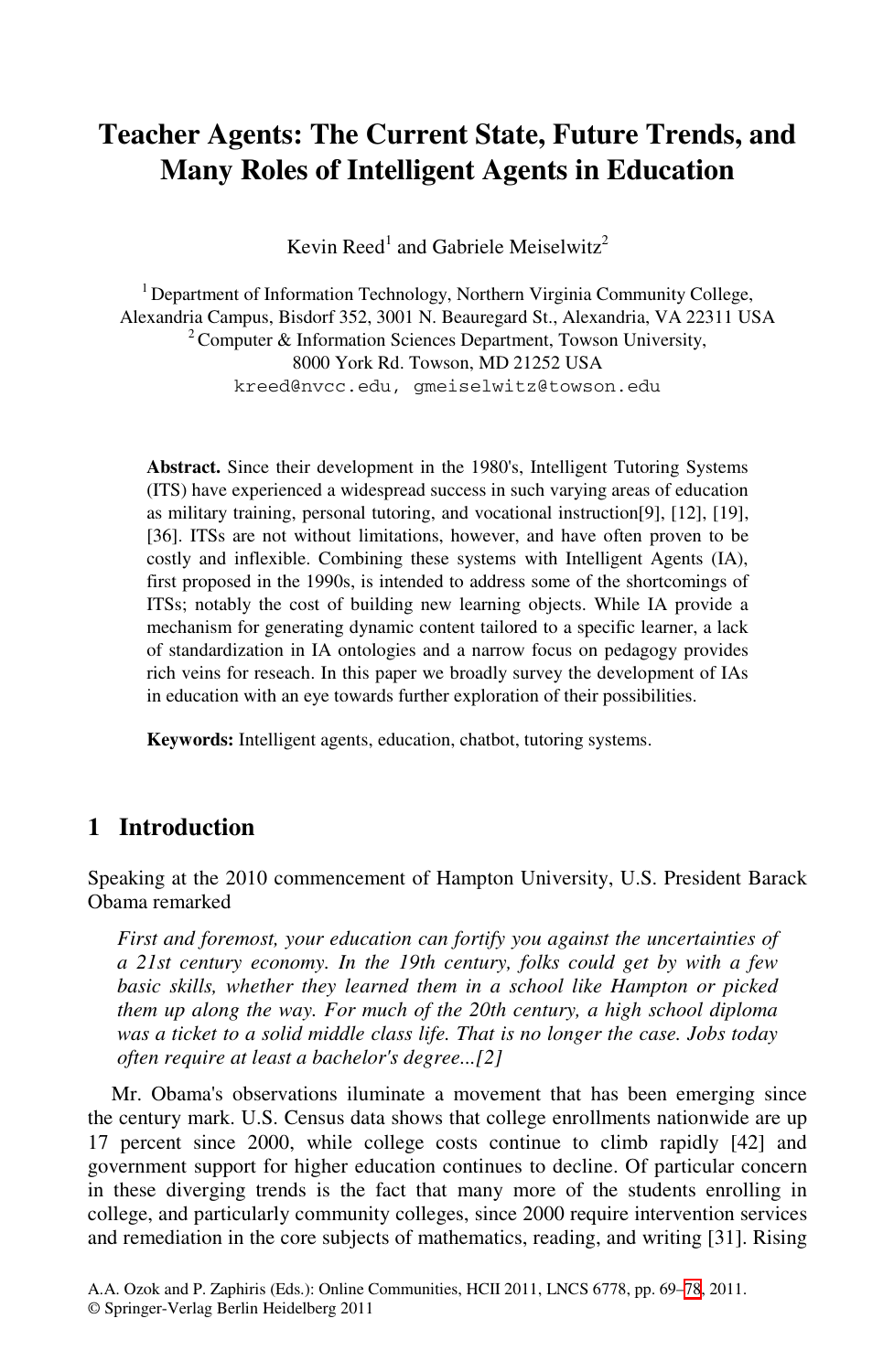enrollments, too few instructors, stagnant budgets, and students poorly prepared for the rigors of a college education produce a toxicity that must be diluted if the U.S. is to retain its competitiveness in the global economy of this century.

The traditional method of addressing student deficiences and individual needs has been the personal tutor, generally an individual who is both a subject domain expert, and takes the time to get to know his or her students personally, so that instruction can be matched to the student's particular learning style and goals. With increasing success, this role has been shifting (or at least supplementing) from human to human interaction to human to machine sessions; starting in the early 1960's [9].

Initially, these systems, typically known as Computer Aided Instruction (CAI), automated routine testing and drilling, with little differentiation between their operation and earlier wholly mechanical systems -- except they ran on computers. But advances in the fields of artificial intelligence and computer hardware, along with evolving perspectives in education and cognitive psychology, enabled ambitious researchers in the 1970s to model and develop 'intelligent' computer based instruction, commonly referred to as 'Intelligent Tutoring Systems' (ITS) [9].

## **2 Intelligent Tutoring Systems: Design, Characteristics, and Types**

The term 'Intelligent Tutoring System' is expansive in scope, entailing any computer application that possesses intelligence and is used in instruction. Generally, an ITS should be comprised of one or more autonomous software agents (discussed in greater detail below) that interact with students, present content, and provide assessment, without the immediate oversight of human instructors [9] [11].

ITSs have been constructed from a variety of languages and tools, and run on different platforms; and vary in the degree of intelligence they exhibit [11]. All of them, however, share specific architectural characteristics: the domain or expert model, the student model, the tutor model, and the interface or environment model. [9], [17]. Each of these is a component of a larger system.

#### **2.1 Design**

**Domain Model.** The domain or expert model contains the knowledge, behaviors, and formalisms that make up the content being taught, both declarative (facts) and in some measure, procedural (processes for manipulating facts). It is a repository of the rules and inferences a subject-matter expert would follow would to solve a particular problem, such as doing addition in mathematics or diagnosing a breakdown of an automobile air conditioning system. Called an 'expert system' in artificial intelligence (AI), many researchers also refer to this component as the 'cognitive model', as there is an implicit relationship between the content and the 'knowledge state' of the expert working through the problem. The knowledge state, in turn, are those points transitioned to along the path in which the expert possesses increasing understanding of the task at hand.

**Student Model.** The student model tracks and saves the active knowledge states of the student user in constructs such as Bayesian networks, so that progress can be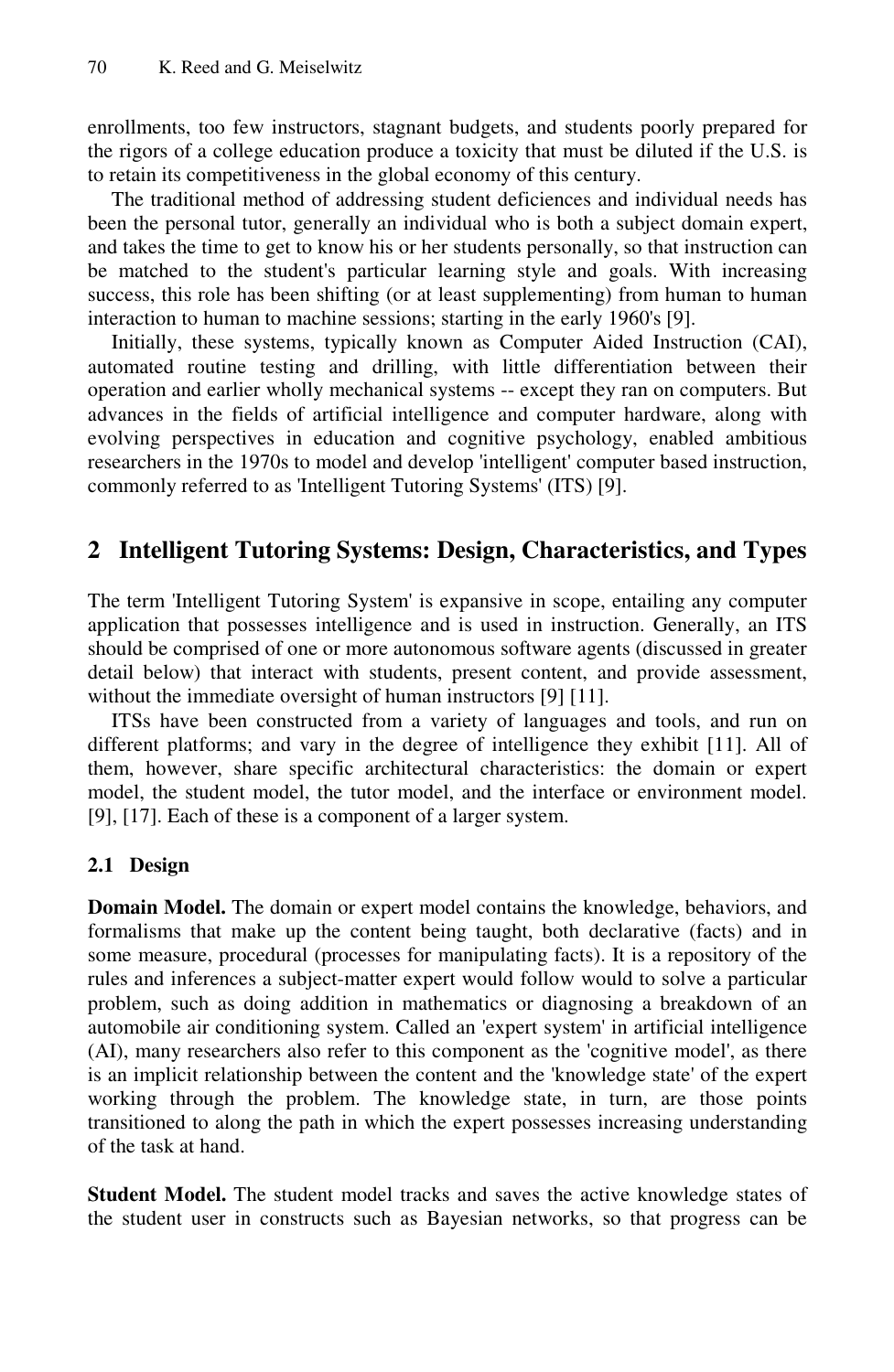mapped. This component provides the student with a map of his or her learning, and dovetails into the tutor model. Student models have three tasks ([45] as cited in [41]):

- 1. By explicit (asking questions) or implicit (tracking the student's navigation) means, they must collelate data about the student and compare it to other student responses.
- 2. This data must be used to map the student's knowledge and learning. Taking the form of 'buggy' models (representation's of the student's knowledge as deriviations from established 'expertise'), the model will attempt to predict future student responses. These are compared to the actual responses, and a more precise map of the student's knowledge states can then be made.
- 3. The model must further diagnose the current state of the student's knowledge, so that optimal learning strategies can be chosen to present subsequent domain information for mastery.

**Tutor Model.** Wenger stated that when 'learning is viewed as successive transitions between knowledge states, the purpose of teaching is accordingly to facilitate the student's traversal of the space of knowledge states' ([45] as cited in [41]). The tutor model, which Wenger called 'pedagogical expertise', monitors the progress captured in the student model, and intervenes in situations where there are discrepancies between the rules established in the domain model. Aptly named, it is the role of the tutor model to manage adaptive teaching strategies, such as learning path maps and recommendations; sending the student remedial instruction and positive reinforcement through the interface model as warranted. These goals are addressed through two modes of support states ([45] as cited in [41]):

- 1. Diagnosis, in which the ITS extrapolates state information from the student's observable behavior, knowledge level, and learning style
- 2. Didactics, in which an appropriate curriculum is dynamically created and adjusted to match the student's current level.

**Interface Model.** Not surprisingly, the interface model is the means through which an ITS user interacts with the system – both human student and human instructor. The complexity or 'richness' of the interface is dictated by the detail needed for the student to view and complete a problem, and for human monitor to administer the system, making refinements to the domain model as needed. Wenger suggested that the Interface must consist of two component ([45] as cited in [41]):

- 1. The discourse model, which detects abiguities in student answers and provides a corrective responses.
- 2. Knowledge presentation, which provides guidance to keep the student from missing key elements of the knowledge being conveyed.

## **2.2 Characteristics**

Woolf et al., 2001 [46] describe six characteristics or abilities of ITSs. They must:

- generate 'appropriate instructional material'
	- − This quality distinguishes intelligent tutors from computer aided instruction, which uses a finite set of problems and responses.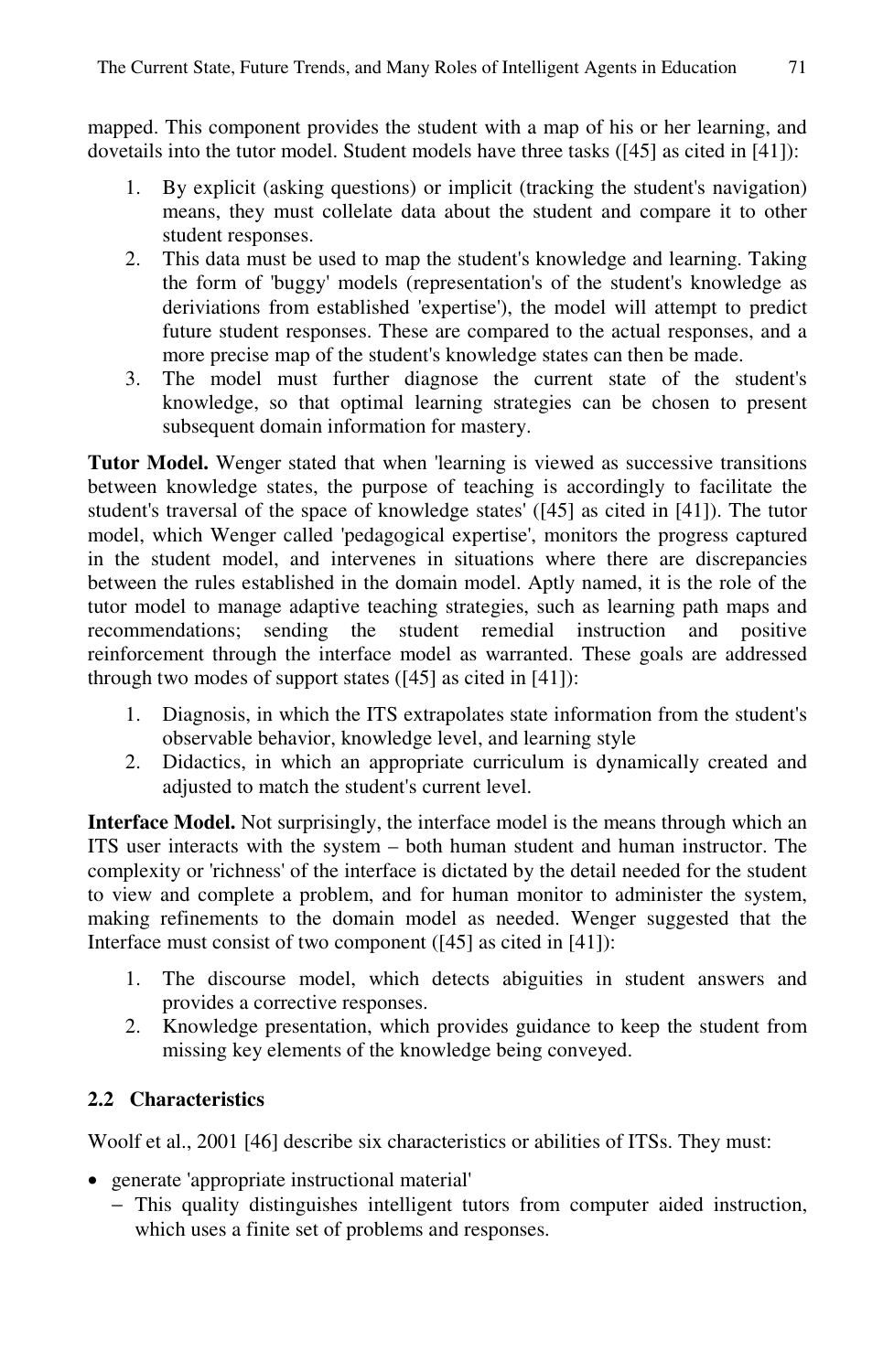- model student performance
	- − Assessments need to be formative and immediate, so that a catalog of student strengths and weaknesses can be created and used to update instructional material and provide feedback.
		- Formative assessments are used to determine if students are learning the material currently being presented. They are intended as a 'feedback loop' for the instructor. This type of assessment can be contrasted with summative assessements, which are generally used to measure a student's overall performance with the objective of assigning a grade or mark. [16]
- model expert performance
	- − This is the location of the tutor's knowledge base, which gives the tutor domain intelligence.
- model pedagogical strategies
	- − Provides the tutor with the adaptibility to accommodate students at various levels of learning.
		- To accomplish, the tutor must be 'aware' of a student's current knowledge state and learning style; and possess the ability to define learning strategies dynamically.
- model natural dialog
	- − A tutor must at least give the appearance of natural communication. (This is being realized now through developments in natural language processing).
- self-monitor performance
	- − A tutor should be capable of reflective activity that will improve its 'teaching' over time.

Interestingly enough, Woolf et.al., stated that every ITS should possess at least one of these qualities; however it seems more likely that every truly intelligent tutor should possess all of them. Domain knowledge and student tracking are features of CAIs, necessary but insufficient for genuine teaching.<sup>1</sup> Reflecting on the ongoing processes, developing strategies for aiding students; in effect 'getting to know' the learner are essential virtue for any teacher.

There is a clear and self-validating relationship between Woolf et.al.'s list of ITS features and the architecture of these tutors that has evolved over the last twenty years, as shown in figure 1.

1. Behaviorist: Focused on skill development and training, views the learning process as tantamount to behaviorial change

- 3. Humanistic: defines the learning process as an act of self-fulfillment and stresses selfdirected learning
- 4. Social/situational: proposes that learning is the relationship that evolves between student and environment, and that the role of teaching is to create or identify communities of practice.

In addition, an often referenced theory of learning in ITS literature is constructivism. Based on the work of Vygotsky and others, constructivist-based learning articulates a model similar to that of the social/situational theory: learning is a process of 'enculturation' into a knowledge community [35].

j <sup>1</sup> Meeriam and Caffarella identify four distinctive theories of education ([22] as cited in [35]):

<sup>2.</sup> Cognitive: emphasizes 'learning how to learn', sees learning as an internal mental structuring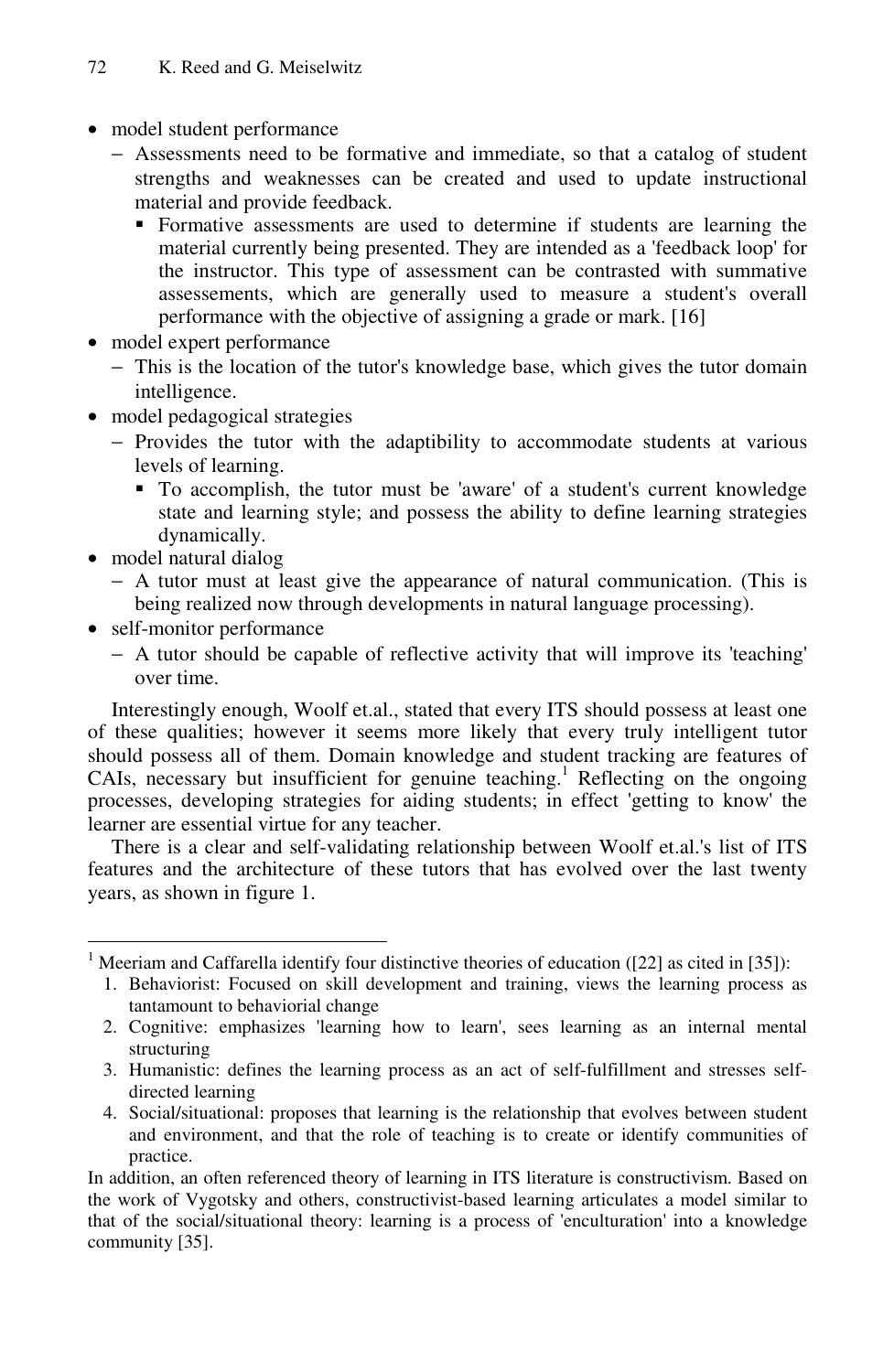

**Fig. 1.** Relationship between Woolf et.al.'s list of ITS features

**Intelligent Agents.** In a typical ITS, these abilities are manifested by a collection of autonomous but tightly coupled intelligent agents. A working definition of 'intelligent agent' can be elusive, because they are the subject of extensive research and reporting. Generally, though, they can be described as autonomous enities that observe and impinge upon their environment, which is a combination of application, data storage, knowledge source, and network. They are rational, goal directed agents [32], and usually software constructs [3].

#### **2.3 ITS Types**

ITSs can further be classified by the cognitive models they employ: Cognitive or Constraint Based [37]. Constraint Based, often referred to as the Behavioral approach, has its roots in the work of B.F. Skinner and other behavioral psychologists and identifies learning in terms of 'cause and effect' chains [8] or constraints [25]. An example of such a constraint would be: if  $\leq$  relevance condition is true, then <satisfaction condition> must be true, otherwise something is wrong. This learning model is focused on an immediate, declarative problem and has no contextual awareness beyond the chain. Consequently, it is easier to implement as a rules based tutor, but is limited in its ability to provide feedback and reinforcement to the learner [37].

The Cognitive model is based on the theories of John Dewey, a philosopher of education, and the research of educational pyschologists Lev Vygotskey, Jean Piaget, and others [8]. It is holistic in approach and views learning as both declarative (facts) and procedural knowledge construction in a social context. Within the framework of an ITS, rules built on this model could take the following path [37]:

```
if the goal is to classify a shape 
 and 
 the shape has three sides 
 then 
 classify the shape as a triangle 
 because triangles have three sides
```
Facts are easy to code, procedure is more challenging. However, the cognitive model has the clear advantage in its inherent feedback loop.

## **3 An Additional Classification**

We observe that there is a further classification of ITSs, and specifically those that constructed on the cognitive model. This additional subdivide is predicated on the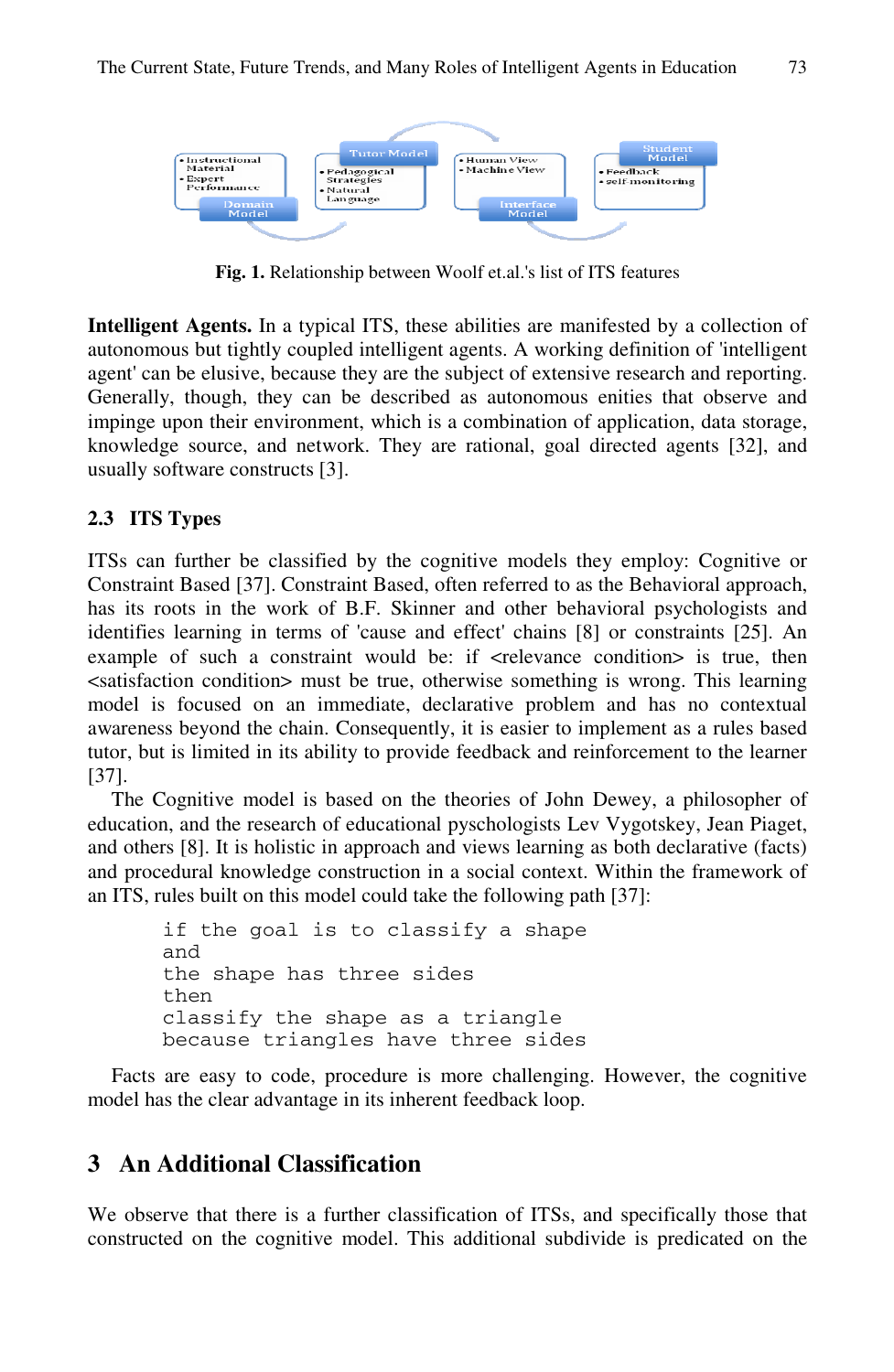source and substrate of their knowledge domain. While hardly trivial, there are domains in which declarative knowledge is well established and the procedures for deriving and manipulating facts are well known. Disciplines such as mathematics and the sciences are in this area. Their rules and knowledge construction can be described by human experts and crafted into ontologies<sup>2</sup> that can be used to built a knowledge base for an ITS. It's no coincidence that the most successful and widely known tutors in existence today provide training in mathematics and the sciences. Projects discussed in the literature include the PUMP Algbra Tutor Project, a partnership between Carnegie Mellon University and the Pittsburgh School System; SHERLOCK, a U.S. Air Force initiative to train jet plane mechanics; AutoTutor, a Physics instruction system at the University of Memphis; and CIRCSIM-Tutor, a natural language ITS project at the Illinois Institute of Technology, which teaches 1st year Medical students about circulatory system pressure. These systems are 'successful' because they encompass clearly defined rules and facts [9] [11].

In other domain areas in which content and knowledge is more unstructured, constructing an ontology is more difficult [28]. This is both the opportunity and challenge of the World Wide Web. An almost unlimited amount of data can be found there, but its minimal organization makes it hard to locate and use information efficiently. This is the issue that the 'Semantic  $Web<sup>3</sup>$  is intended to redress [13], though the degree of uncertainty associated with web content makes this an arduous undertaking [18]. Still, the web is an unequalled source of material, and can be mined as a knowledge base for an ITS. We propose, then, to prototype an ITS that helps teach adult learners to read by using content from the web as source material.

Reading is a complex activity that typically takes years to master, but is a foundational skill in education and in the workplace. Without this skill, young adults can never hope to obtain the educational levels that President Obama stated are

```
class-def defined herbivore 
subclass-of animal, NOT carnivore 
slot-contraint eats 
value-type plant 
OR (slot-constraint is-part-of has-value plant)
```
<sup>&</sup>lt;sup>2</sup> Ontologies are formal representations of knowledge within a domain. They define a vocabulary and semantics to describe the concepts within a domain and the interrelationships between those concepts [13]. More concretely for this discussion, an ontology is a text-based construct of reference/knowledge that is built with an ontology representation language by a domain expert; and can be consulted by intelligent agents as part of their knowledge base [10]. They are conceptually similar in purpose to XML. A simple example, decribed in the OIL (Ontology Inference Layer) ontology representation language, would be [10]:

A number of ontology representation languages have been created, with perhaps the most 'successful' being OWL (Web Ontology Language), which became a W3C recommendation in February 2004 [20]. Typically, domain experts will use ontology authoring tools such as Protege-2000 (http://protege.stanford.edu/) to create and modify ontologies, as their syntatic complexity makes hand coding error prone and tedious. Developing ontologies is time consuming and very expensive [23], and so a significant amount of research is ongoing to find ways to automate the process [37].

<sup>&</sup>lt;sup>3</sup> The term 'Semantic Web' was coined by Tim Berners-Lee and describes the technologies and mechanics that will allow machines, and specifically intelligent agents, to understand the meaning, the 'semantics', of information on the web [4]. This is an area of much active research.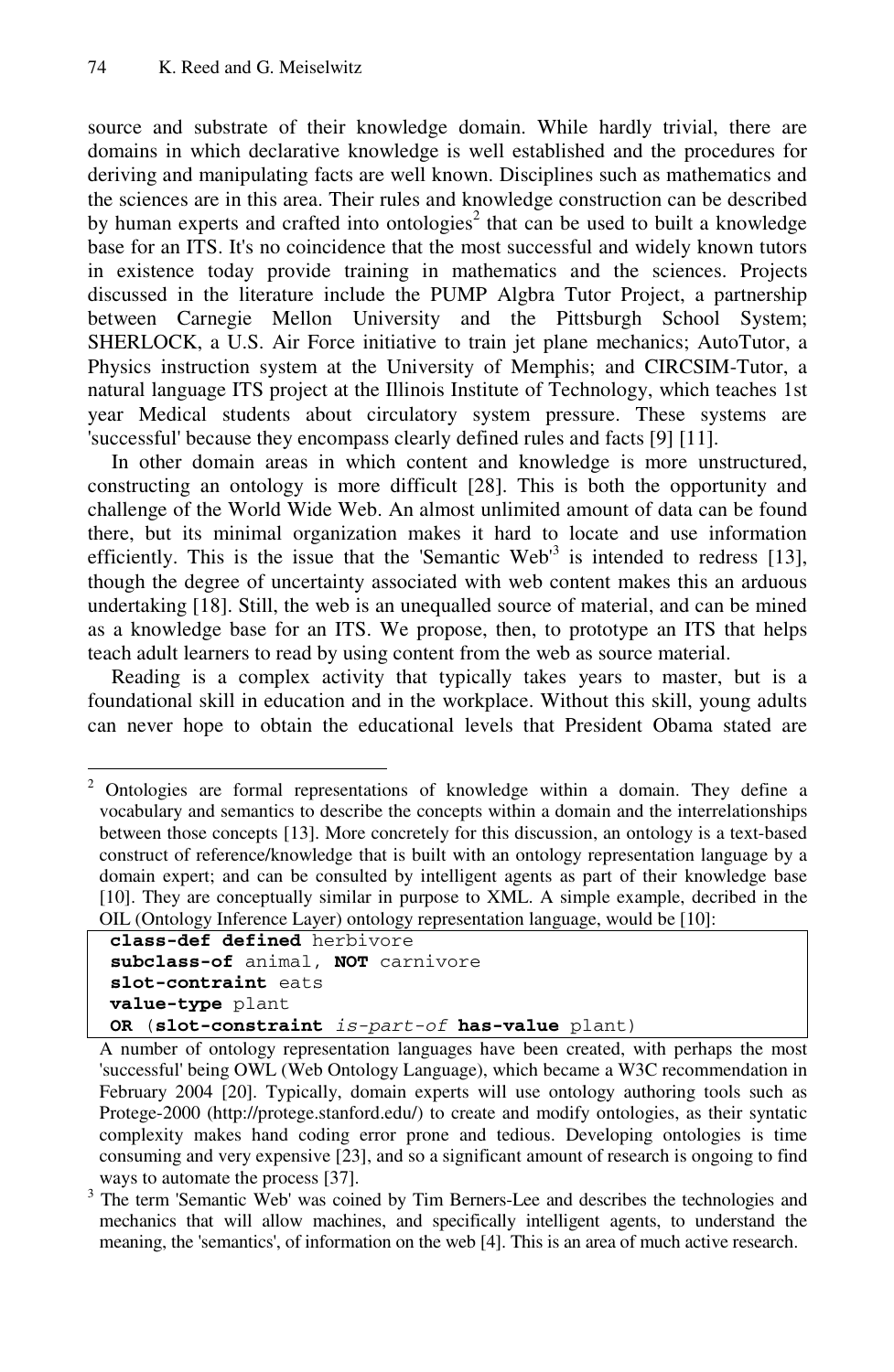essential in his commencement speech. Nevertheless, this remains an ongoing problem in post secondary education. A 2004 U.S. Department of Education study reported that 42% of 1st year students in public two-year institutions needed remediation [38]. At Northern Virginia Community College, the second largest school of its kind in the nation, and situation in one of the country's best educationed regions; over 60% of traditionally aged college students require remediation in reading [24]. There are numerous reasons why so many students come out of high school reading poorly. Social promotions and lack of adequate diagnosis in K12 impact student performance [27]; as do school district retention efforts (school systems 'dumb down' their programs to reduce student dropout). Additionally, a reluctance to inflict a sense of 'low self-esteem' on students [5]; and the simple fact that more students are enrolling in colleges today than in previous generations [43] all contribute to a situation that now needs to be addressed on an ongoing basis.

The use of a machine based tutor can help in aleviating this educational and social problem, by providing reading level appropriate material and assessments for students to practice. There are currently a number of machine based tutoring systems with ITS characteristics, but none appear to use the web as source of reading material. The use of 'canned' material can be problematic, as the content may be of no interest to the student and subsequently discourage additional practice. [29], [30].

#### **4 Towards an Intelligent Reading Tutor**

We envision a Cognitive model ITS in which remedial students select topics of personal interest, such as Sports news, or that have some utility, like want ads. A repository in the ITS would then be checked for matching material and, if found, presented to the student. Otherwise, the system would dispatch an agent to retrieve candidate documents from the web and place them into a database. This process would be ongoing. In the database the documents would be checked for reading level difficulty and semantically annotated with the ITS's 'priming' ontology – a basic set of patterns and responses that will provide a substrate for subsequent assessments. Because we are not attempting to map complex domain knowledge about the document contents, we believe that machine annotation will be possible. The material will then be annotated with Artificial Intelligence Markup Language (AIML), an XML compliant language that is used to create life-like dialog for an A.L.I.C.E chatbot  $[1]$ . We expect that this will enable the ITS to use a chatbot<sup>4</sup> for assessment, which will be informal and conversational. A possible use scenario would be:

1. Student selects reading material, which is fetched from database

-

2. The reading material is preannotated with agent generated AIML statements that ask the most fundamental of questions, such as 'Is this article about X' and 'When do the events talked about happen?'

<sup>&</sup>lt;sup>4</sup> Chatbots, chatterbots, and conversational agents are 'talking' computers with antecendents in the research of Alan Turing. They are software constructs that, through various mechanisms used to acquire the appearance of natural language understanding, provide an interactive conversation with human users. The first actual implementation was 'ELIZA', developed at MIT in 1966 by Joseph Weizenbaum; with subsequent agents created to interact in commerce, education, and entertainment, including Second Life. [44]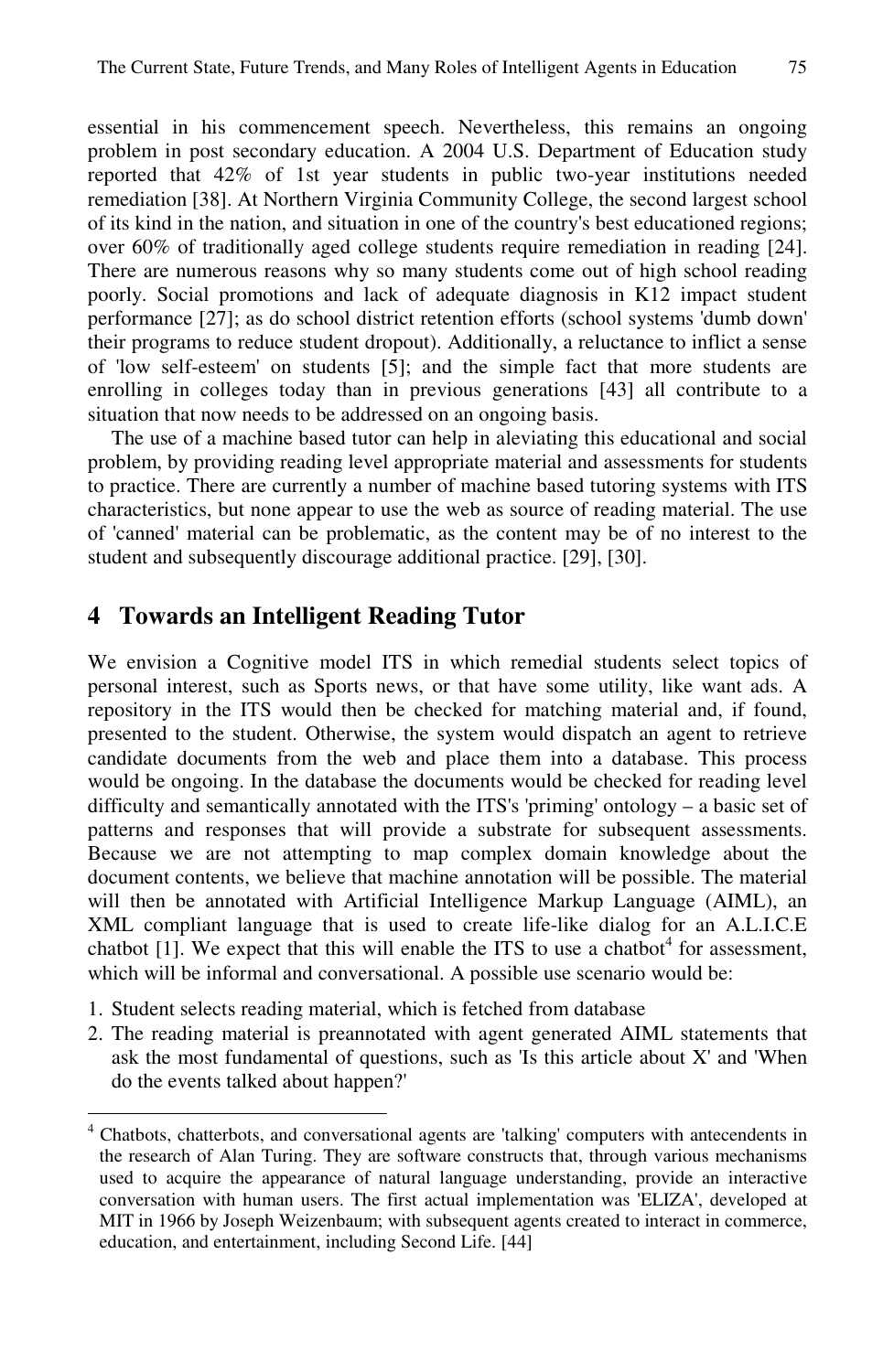- 3. Using a simple web interface, the student will read the selected material and answer the chatbot's questions. We will explore the feasibility of using a Baysian network to analyze the probability that the student's responses are correct.
- 4. The student's 'correct' responses will be used to formulate additional AIML statements. Answers marked as 'incorrect' will be flagged for review by a human expert. The student will be aware that he or she is 'training' the chatbot to understand the article being read, and is thereby contributing to a community of readers, in support of a constructivist or social/situational learning process.

Obviously, the chatbot cannot truly ascertain whether or not the student actually comprehends the material read, but we will look for emerging patterns in the student responses indicative of student learning – one of which will be the 'success' of subsequent readers in responding to the chatbot's questions. Scoring will then be dispatched to the agent that will maintain student profiling (and a human instructor for any arbitration), so that future reading selections are more finely tuned to the student's reading level and interest. We will also study the chatbot dialog to determine whether this type of unstructured communication might be useful in creating more complex ontologies.

The ITS we are proposing is not intended to replace human to human interaction and instruction. Learning is a highly social activity, especially in one as fundamental as reading comprehension. We wish to examine the interesting ramifications such an ITS might have on human-computer teaching and learning support, but ultimately, we hope to provide a tool that adults can use to improve their reading.

#### **References**

- [1] Foundation, A.I. (n.d.). AIML The Artificial Intelligence Markup Language, http://Alicebot.org , http://www.alicebot.org/aiml.html (retrieved December 1, 2010)
- [2] B., O.: Educated Citizens in a Changing World. Vital Speeches of the Day 78(8), 364– 366 (2010)
- [3] Bellifemine, F., Caire, G., Greenwood, D.: Developing multi-agent systems with JADE. John Wiley & Sons Ltd., West Sussex (2007)
- [4] Berners-Lee, T., Hendler, J., Lassila, O.: The Semantic Web. Scientific American Magazine (2001)
- [5] Brandon, C.: Nearly 30% of college freshmen can't read, write, or calculate (2008), http://www.thefiveyearparty.com:http://www.thefiveyearparty. com (retrieved December 23, 2010)
- [6] Capuano, N., Carrolaggi, P., Crestani, J., Gaeta, M., Herber, E., Sangineto, E., et al.: A Virtual Organization for e-Learning. In: 1st International Kaleidoscope Learning GRID on Distributed e-Learning Workshop
- [7] Cartelli, A.: Semantics, Ontologies and Information Systems in Education: Concerns and Proposals. Issues in Informing Science and Information Technology 3 (2006)
- [8] Conway, J.: Educational Technology's Effect on Models of Instruction. Educational Technology (1997), http://udel.edu/~jconway/EDST666.htm (retrieved November 26, 2010)
- [9] Corbett, A.T., Koedinger, K.R., Anderson, J.R.: Intelligent Tutoring Systems. In: Helander, M., Landauer, K., Prabhu, P. (eds.) Handbook of Human-Computer Interaction, 2nd edn., pp. 849–874. Elsevier Science B.V, Amsterdam (1997)
- [10] Devedizic, V.: Education and the Semantic Web. International Journal of Artificial Intelligence in Education 14, 39–65 (2004)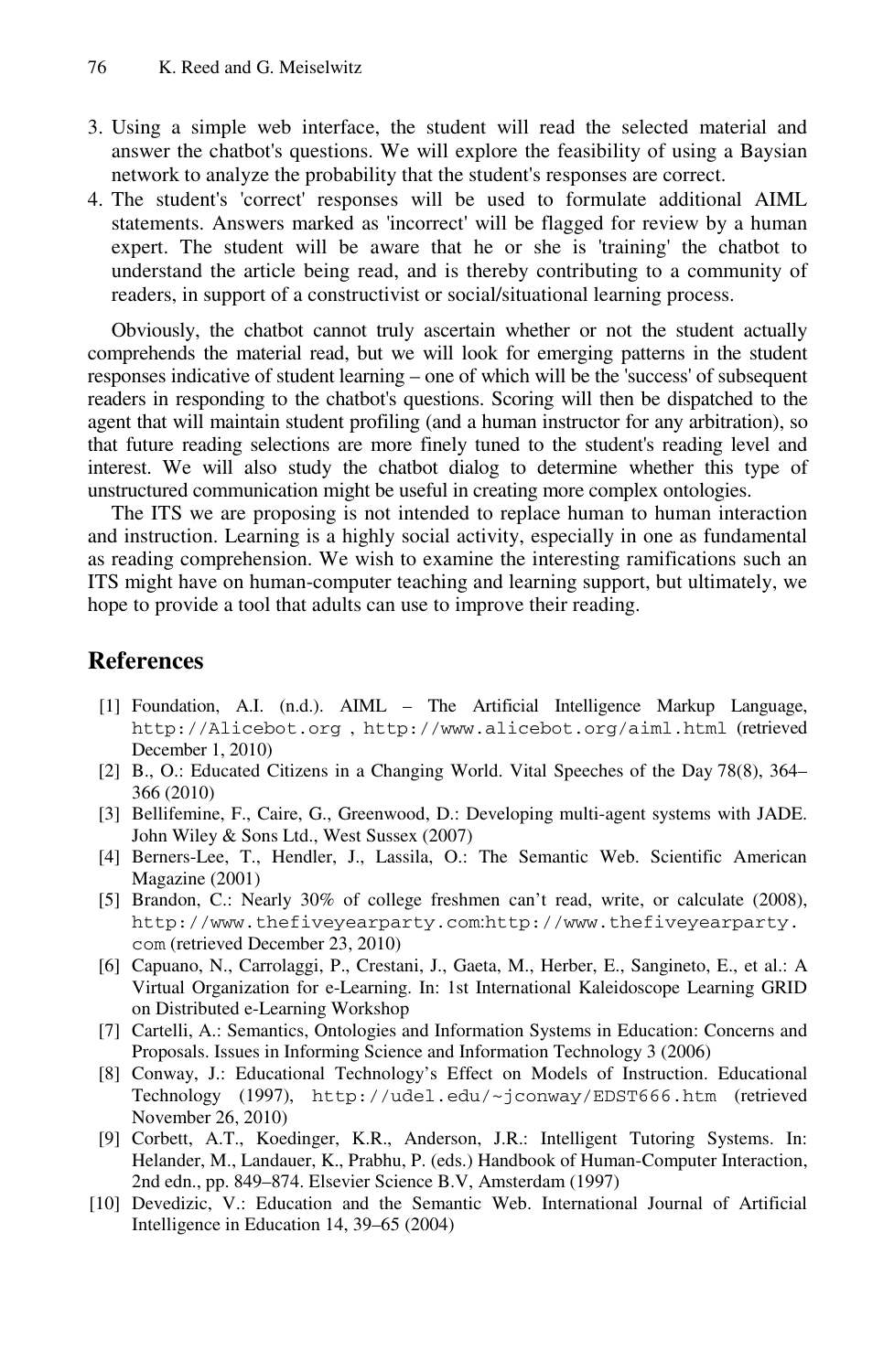- [11] Freedman, R.: What is an Intelligent Tutoring System? In: Ali, S.S., McRoy, S. (eds.) Intelligence, vol. 11 (3), pp. 15–16 (2000)
- [12] Gasevic, D., Hatala, M.: Ontology mappings to improve learning resource search. British Journal of Educational Technology 37(3), 375–389 (2006)
- [13] Hendler, J.: Agents and the Semantic Web. IEEE Intelligent Systems, 30-37 (2001)
- [14] Hermann, J.F.: The Silicon Tutor: A critical examination of the uses of intelligent tutoring system in writing assessment and pedagogy. Doctoral Dissertation, Indiana University of Pennsylvania (2005)
- [15] Huang, W., Webster, D., Wood, D., Ishaya, T.: An intelligent semantic e-learning framework using context-aware Semantic Web technologies. British Journal of Educational Technology 37(3), 351–373 (2006)
- [16] Interactive Educational Systems Design, Inc. (n.d.). How Jamestown Reading Navigator Supports Research-Based Instruction for Struggling Adolescent Readers Formative and Summative Assessment, http://www.readingnavigator.com: http://www. readingnavigator.com/mkt/assets/formative\_and\_summative\_asse ssment.pdf (retrieved December 21, 2010)
- [17] Jia, J.: An AI Framework to Teach English as a Foreign Language: CSIEC. Association for the Advancement of Artificial Intelligence, pp. 59–71 (2009)
- [18] Laskey, K. J., Laskey, K. B., Costa, P. C., Kokar, M. M., Martin, T., Lukasiewicz, T. (eds.). Uncertainty Reasoning for the World Wide Web (2008), http://www.w3.org:http://www.w3.org/2005/Incubator/urw3/ XGR-urw3-20080331/ (retrieved November 19, 2010)
- [19] Maddux, C.D., Johnson, D.L.: Information Technology in Education: Some Reasons for Optimism. Computers in the Schools 26, 83–88 (2009)
- [20] McGuinness, D. L., & van Harmelen, F. (n.d.). OWL Web Ontology Language Overview. OWL Web Ontology Language Overview, http://www.w3.org/TR/owl-features/ (retrieved November 19, 2010)
- [21] Memon, Q., Khoja, S.: Academic Program Administration via Semantic Web. In: Proceedings of World Academy of Science, Engineering, and Technology, vol. 37, pp. 695–698 (2009)
- [22] Merriam, S., Caffarella, R.: Learning in Adulthood: A Comprehensive Guide. Jossey-Bass Incl., San Francisco (1998)
- [23] Murray, T.: Authoring intelligent tutoring systems: An analysis of the state of the art. International Journal of Artificial Intelligence in Education, 98–129 (1999)
- [24] Office of Institutional Research, Student placement rates across different developmental areas: 2004-2007. Northern Virginia Community College, Office of Institutional Research (2010)
- [25] Ohlsson, S.: Constraint-Based Student Modeling. In: Greer, J., McCalla, G. (eds.) Student Modeling: The Key to Individualized Knowledge Based Instruction, pp. 167–189 (1994)
- [26] Pahl, C., Holohan, E.: Applications of Semantic Web Technology to Support Learning Content Development. In: Koohang, A. (ed.) Interdisciplinary Journal of E-Learning and Learning Objects, vol. 5 (2009)
- [27] Pennington, M.: Why Johnny still can't read (2008), http://www.edarticle.com:http://www.edarticle.com/k-12 subject-areas/reading/why-johnny-still-cant-read.html (retrieved December 23, 2010)
- [28] Rajput, Q.N., Haider, S., Touheed, N.: Information Extraction from Unstructured and Ungrammatical Data Sources for Semantic Annotation. In: Proceedings of World Academy of Science, Engineering and Technology, vol. 40, pp. 295–303 (2009)
- [29] Ramachandran, S., Atkinson, R.: An Evaluation of Intelligent Reading Tutors. In: Woolf, B.P., Aïmeur, E., Nkambou, R., Lajoie, S. (eds.) ITS 2008. LNCS, vol. 5091, pp. 731– 733. Springer, Heidelberg (2008)